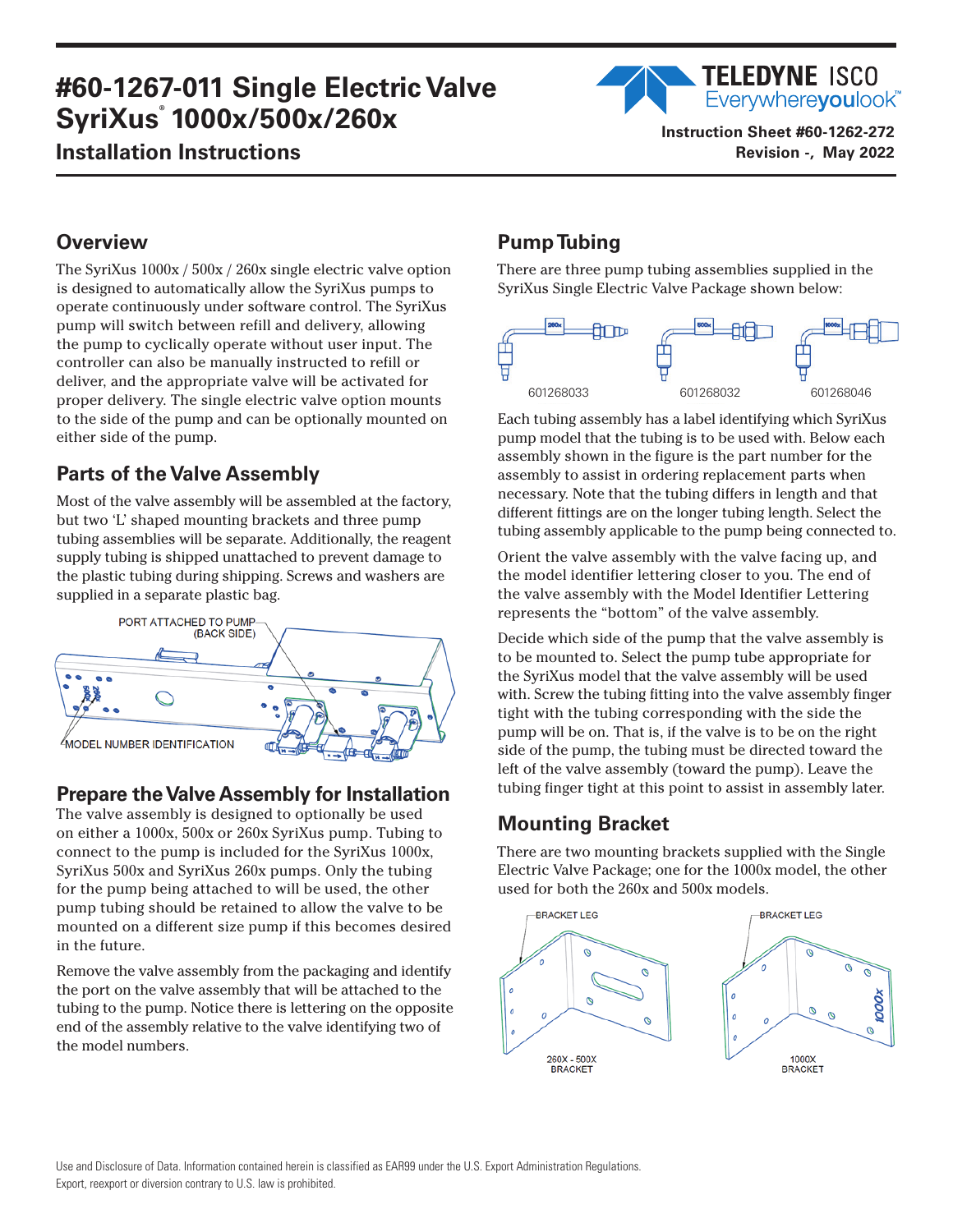Select the bracket appropriate for the pump model that this valve package will be attached to. Note that each bracket has a surface (Bracket Leg as shown in the above figure) that will mate with the pump. This Bracket Leg must be oriented to the same side of the valve assembly as the pump tubing installed above and directed away from the valve assembly plate.

Place the mounting bracket over the Model Identifier Lettering so that the model number that this valve assembly will be used with is visible through the opening in the bracket (260x and 500x) or with the 1000x identifier visible. Orient the bracket leg so that it is on the SAME SIDE of the valve assembly as the Pump Attachment Port mentioned above. When the valve assembly is mounted on the other side of the pump (discussed below), the pump port would be on the other side of the assembly, and therefore so would be the bracket leg.



The image above shows the Bracket Leg on the left side of the valve assembly (mounting to the right side of the pump). The other orientation will be similar.

The bracket will align with threaded holes in the valve assembly as shown above. When correctly placed, the alignment will be:

- For the 260x, the bracket holes will align with four threaded holes marked 'A'.
- For the 500x, the bracket holes will align with four threaded holes marked 'B'.
- For the 1000x, the bracket holes will align with three threaded holes marked 'C'.

The image to the right shows the appearance for use with a SyriXus 500x pump; other models and bracket orientations would be similar. Observe that the holes in the bracket align with threaded holes in the valve assembly as described above.



Locate the #8-32 x 3/8" long screws in the hardware package; and install a single #8 internal thread lock washer on each screw, followed by a single #8 flat washer on each screw. Thread these screws with washers into each of the specified holes in the mounting bracket. Finger tighten these screws

but do not completely tighten them down yet. When properly installed, the specified screws will be in place and the correct model identification number will be visible, but the bracket can be moved slightly to assist on installation later.

Insert a #6-32 x 1/2 screw into a #6 internal tooth lock washer, then insert the  $#6-32 \times 1/2$  screw with lock washer into a #6 flat washer. Next, insert two #4-40 x 3/8 screws each into an oversize #4 flat washer. Place these screws and washers within convenient reach near the pump.



Position the valve assembly on the side of the pump with the pump tube aligned with the port in the cap. The 1000x model is shown in the figure, other models are installed in the same way. While holding the valve in place, thread the port fitting into the pump cylinder cap. Tighten the fitting on the tubing finger tight.

Continuing to hold the valve assembly in place, insert the #6 screw with washers into the valve mounting bracket in the bottom hole closest to the valve as shown in the figure. Tighten this screw only finger tight. Install the two #4-40 screws in the top two holes in the mounting plate near the front of the pump as shown.

Adjust the position of the valve assembly and then tighten the three screws just installed.

Tighten the fitting on the tubing in the cylinder cap and on the valve assembly.

Tighten the pump tubing to the valve assembly to no more than 120 inch-pounds [14 N·m]. Use a wrench on the flats of the tee to prevent damage while tightening the fitting.

With the valve assembly positioned satisfactorily, tighten the screws near the model identifier lettering at the bottom of the valve assembly.